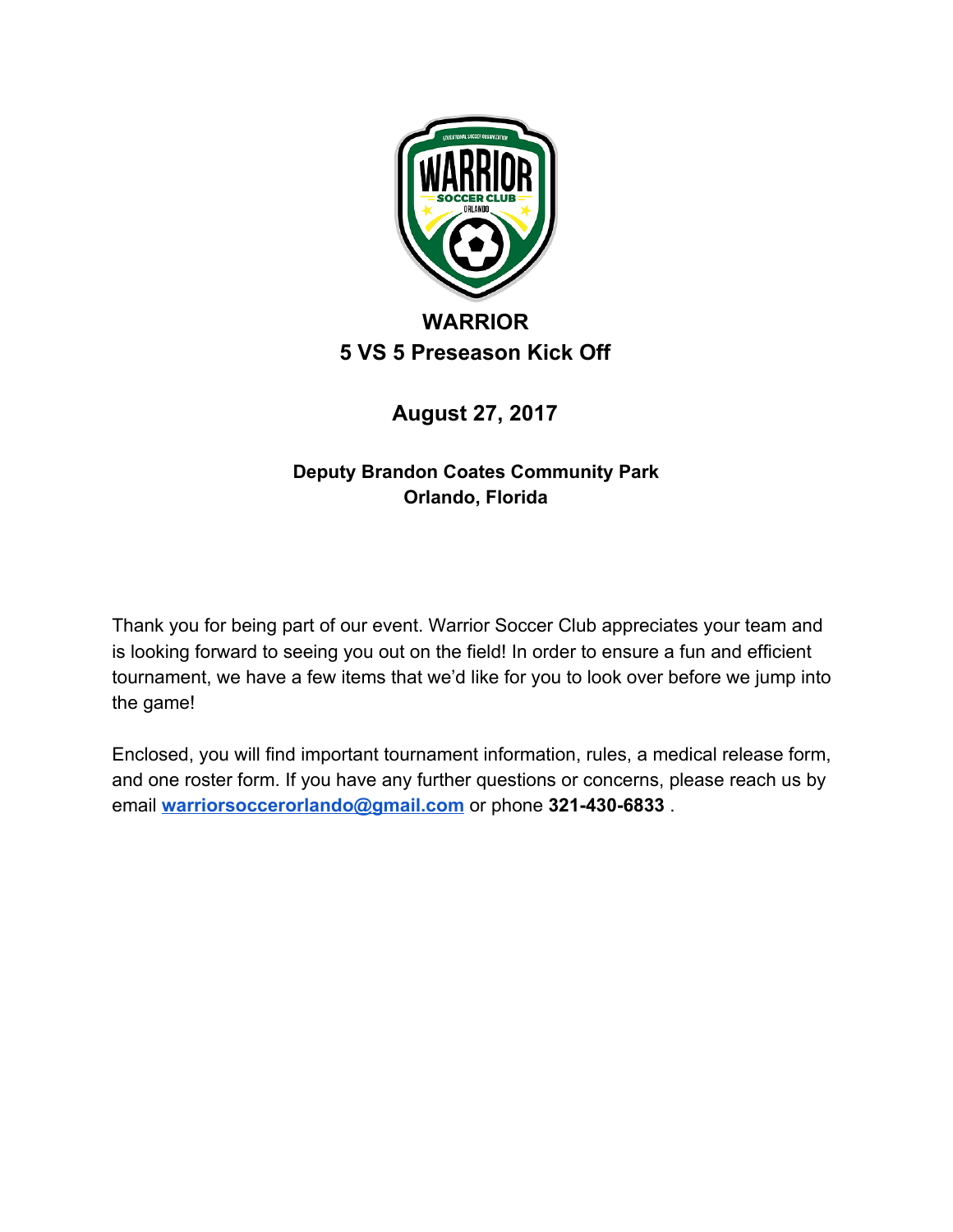Please email a valid player pass or copy of a birth certificate or passport to verify proof of age. No players will be permitted to play without this verification.

It is the responsibility of the coach/manager to make sure all items are filled out completely and correctly. A copy of all items should be kept by the manager as well. Please make sure that all items are filled out prior to check-in. We do not want to keep a player from participating because of a missing item.

Players are only allowed to compete with one team and will be given a wristband which is not to be removed while at the tournament. There is a \$5 fee for wristband replacements. Team rosters will be closed the Friday before tournament day.

Alcohol is not permitted at our tournament or park premises. Coolers may be searched and alcohol will be removed. Failure to comply will result in removal from the site and disqualification of the team.

Park only in designated parking areas, as tickets may be issued for illegal parking.

Thank you for your compliance and support of Warrior Soccer Club.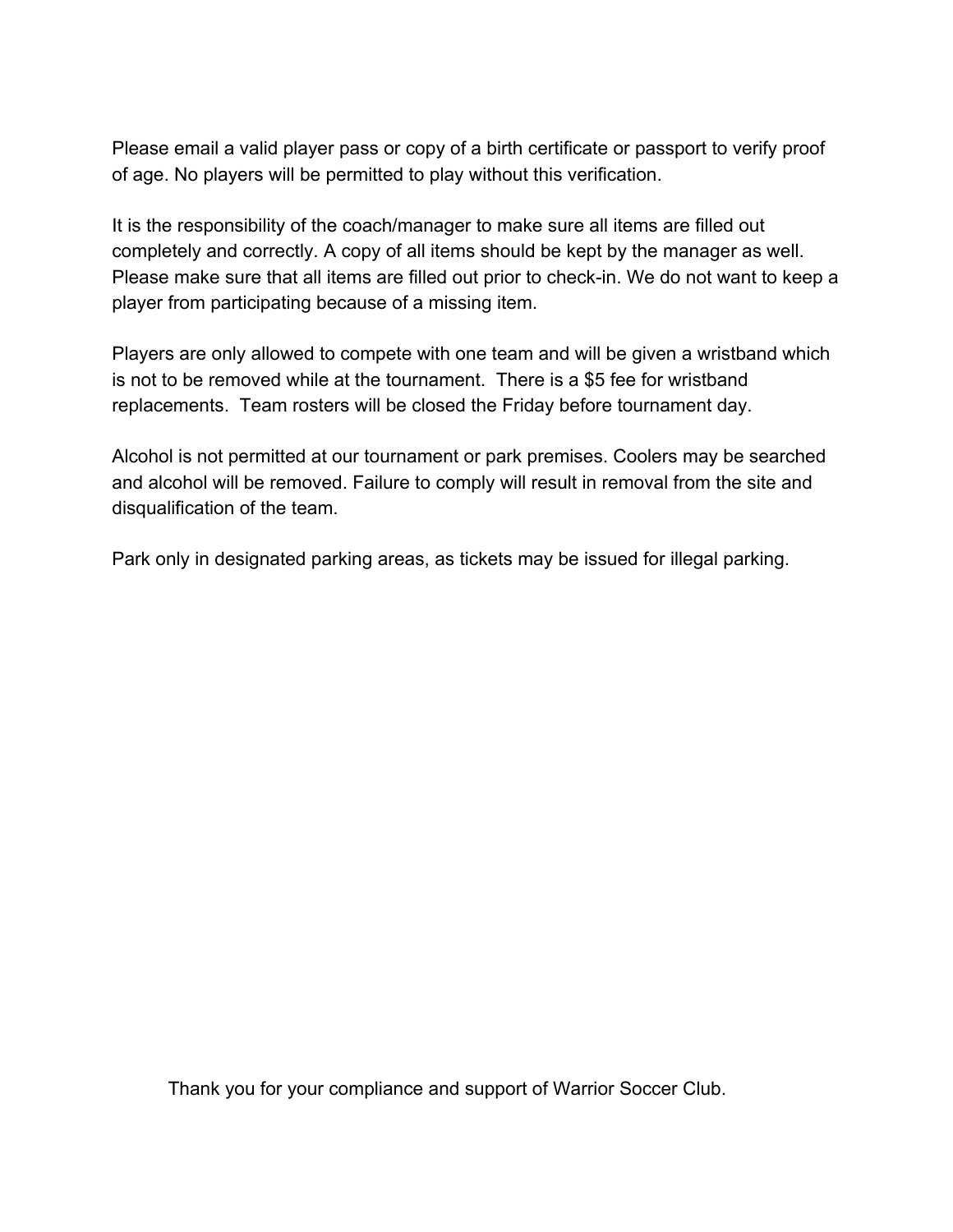# **Tournament Rules**

### **Divisions: (Youth) \*By Birth Year**

Boys: 2009/U9, 2008/U10, 2007/U11, 2006/U12, 2005/U13 Girls: 2009/U9, 2008/U10, 2007/U11, 2006/U12, 2005/U13

#### **Roster:**

8 player roster maximum (6 player minimum) Rosters are frozen the Friday before Tournament Day. 5 players on the field with 1 designated as GK in an alternate color.

### **Field Size:**

35 x 50 for Boys and Girls Youth Divisions

#### **Goal Size:**

6ft High x 12ft Wide

#### **Tournament Format:**

3-Game Guarantee with a final in each division..

#### **Points:**

3 points for win, 1 point for tie, 0 points for loss

Top 2 teams from each bracket advance to the Final

In case of tie, winner decided by goal difference record -If still tied, team with most goals -If still tied, penalty kick shootout to decide

# **Game Play**

- Game time= 2 X 15 minutes running clock with 3 minute half-time.
- No offside.
- All free kicks, goal kicks, corner kicks and kick-ins are indirect.
- Substitutions on the fly from midfield. Player "A" must be off before player "B" enters. *Penalty-indirect free kick from where the ball is at time of illegal substitution.*
- Player must use a kick-in from the sidelines. Cannot score directly.
- Absolutely NO SLIDE TACKLING of an opponent! Any slide tackle of an opponent will result in an indirect free kick from the spot of the foul
- Goal kicks are to be taken anywhere in the penalty box.
- All other FIFA rules apply.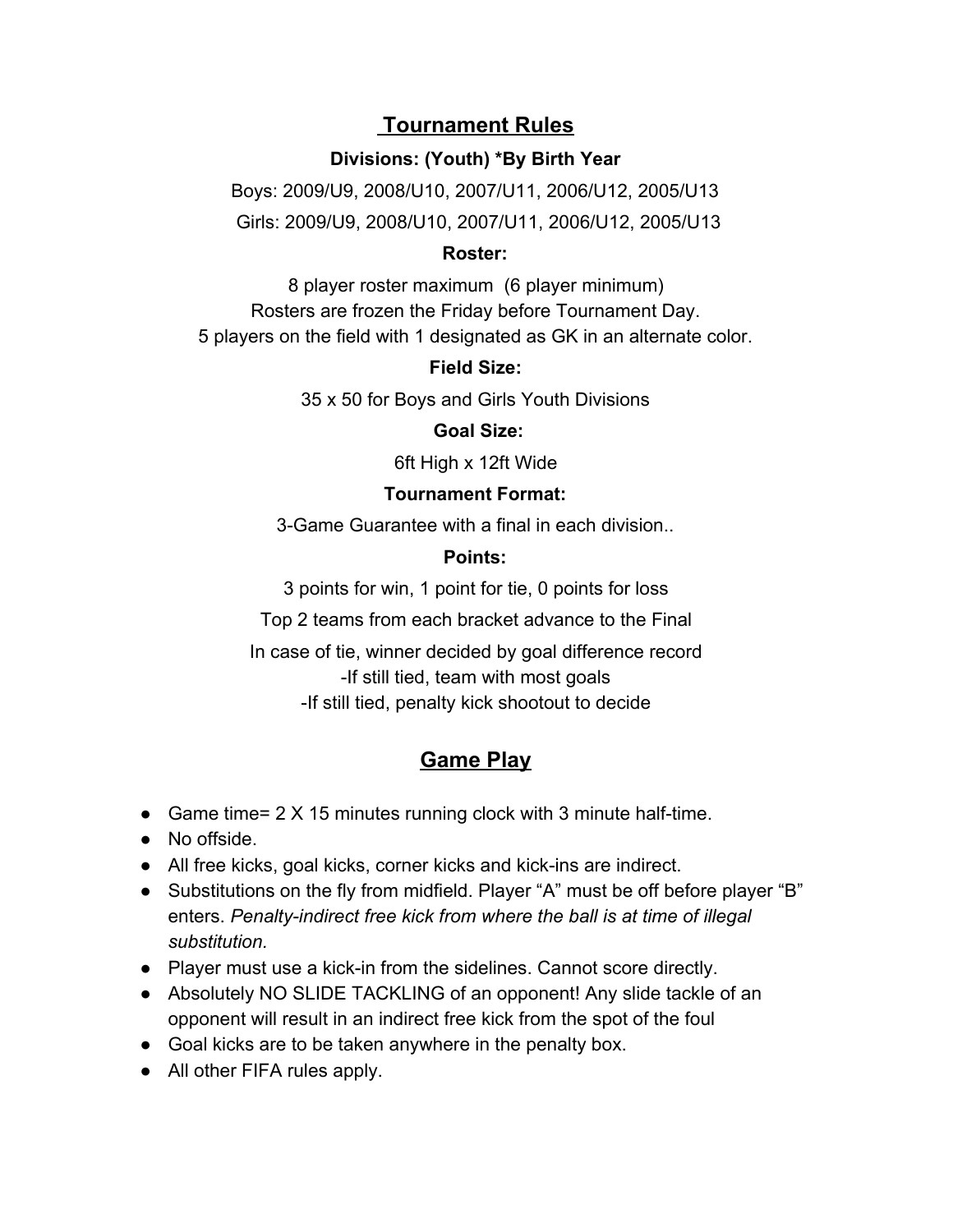- Game times are strictly enforced. Tardiness will result in a forfeit for your team. A forfeit is recorded as a 3-0 loss.
- Final games ending in a tie will go directly to a best-of 3 penalty kick shootout.
- Decisions of the Tournament Director are final and no protests will be granted.
- In the event that poor weather occurs, the Tournament Director has absolute authority to change game times, change game length or cancel games in the interest of players' safety and completion of the tournament.
- Warrior 5v5 Kick Off Tournament is not responsible for any expense incurred by any team due to cancellation, in part or in whole, of the tournament due to external conditions.

## **Goalkeeper Rules**

- When the keeper has the ball in possession with their hands, all throws, punts and drop kicks must bounce before the midfield line (indirect kick at midfield line for violation).
- The six seconds rule and the pass back rule will apply.
- If the GK decides to put the ball on the ground and play with their feet, the distribution rule does not apply; however, the GK can be challenged and is not allowed to pick up the ball again unless the ball is touched by an attacking player (indirect kick for violation).
- There are no restrictions on Goal Kicks.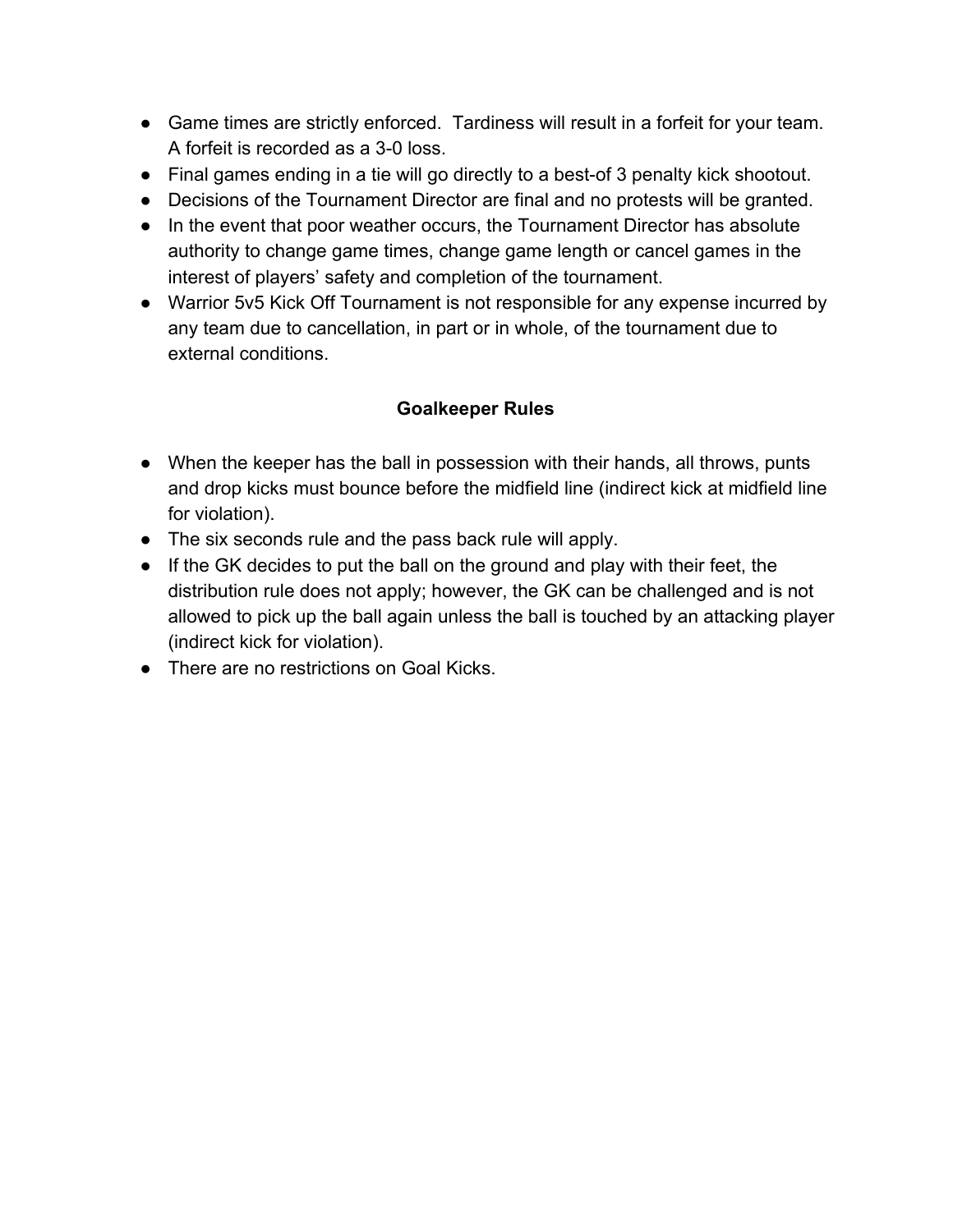

**5 vs 5 Preseason Kick Off Release Form**

| Team Name: Name: Name State of the Manual Assembly and the Manual Assembly and the Manual Assembly and the Manual Assembly and the Manual Assembly and the Manual Assembly and the Manual Assembly and the Manual Assembly and |                                                                                                                                                                                                                                                                                                                                                                                                                                                                                                                                                                                                                                                                                                                                                                                                                                                                                                                                                                                                                                                                                                                                                                                                                                                                                                                                                                                                                                            |
|--------------------------------------------------------------------------------------------------------------------------------------------------------------------------------------------------------------------------------|--------------------------------------------------------------------------------------------------------------------------------------------------------------------------------------------------------------------------------------------------------------------------------------------------------------------------------------------------------------------------------------------------------------------------------------------------------------------------------------------------------------------------------------------------------------------------------------------------------------------------------------------------------------------------------------------------------------------------------------------------------------------------------------------------------------------------------------------------------------------------------------------------------------------------------------------------------------------------------------------------------------------------------------------------------------------------------------------------------------------------------------------------------------------------------------------------------------------------------------------------------------------------------------------------------------------------------------------------------------------------------------------------------------------------------------------|
|                                                                                                                                                                                                                                |                                                                                                                                                                                                                                                                                                                                                                                                                                                                                                                                                                                                                                                                                                                                                                                                                                                                                                                                                                                                                                                                                                                                                                                                                                                                                                                                                                                                                                            |
| <b>Emergency Contact</b>                                                                                                                                                                                                       |                                                                                                                                                                                                                                                                                                                                                                                                                                                                                                                                                                                                                                                                                                                                                                                                                                                                                                                                                                                                                                                                                                                                                                                                                                                                                                                                                                                                                                            |
|                                                                                                                                                                                                                                |                                                                                                                                                                                                                                                                                                                                                                                                                                                                                                                                                                                                                                                                                                                                                                                                                                                                                                                                                                                                                                                                                                                                                                                                                                                                                                                                                                                                                                            |
| Insurance Company Information (No Insurance, No Play)                                                                                                                                                                          |                                                                                                                                                                                                                                                                                                                                                                                                                                                                                                                                                                                                                                                                                                                                                                                                                                                                                                                                                                                                                                                                                                                                                                                                                                                                                                                                                                                                                                            |
|                                                                                                                                                                                                                                |                                                                                                                                                                                                                                                                                                                                                                                                                                                                                                                                                                                                                                                                                                                                                                                                                                                                                                                                                                                                                                                                                                                                                                                                                                                                                                                                                                                                                                            |
| Print parent's name if under 18                                                                                                                                                                                                | Print Player's name<br>is in good health and able to participate in the Warrior 5 vs 5 Preseason Kick Off at Deputy Brandon<br>Coates Community Park. I authorize the staff of Warrior Football Club to act for me according to their<br>judgment in an emergency requiring medical attention, including treatment by physicians. By signing                                                                                                                                                                                                                                                                                                                                                                                                                                                                                                                                                                                                                                                                                                                                                                                                                                                                                                                                                                                                                                                                                               |
| accept its terms.                                                                                                                                                                                                              | below, I hereby assume any and all risks, which are incumbent with any excursion of program, and<br>extracurricular activities in which I might participate, with realization these activities may be subjected to<br>personal bodily injury or property damage risk. I am aware that certain dangers may occur including, but<br>not limited to, physical contact with other individual and/or athletic equipment and facilities which may<br>result in cuts, abrasions, sprains, bruises, concussions, and fractions. Being fully aware of these dangers,<br>I nevertheless, voluntarily choose to participate in the Warrior 5 vs 5 Preseason Kick Off at Deputy<br>Brandon Coates Community Park and assume all risks arising therefore. I so hereby release, acquit, and<br>forever discharge Warrior Football Club, and all employees who plan, direct, or otherwise participate in<br>the aforementioned program, and from all actions, account of any and all injury, directly or indirectly<br>sustained by the participant as a consequence on the participation in the above mentioned 5 V 5 Soccer<br>Tournament. I will be responsible for any medical or any other charges in connection with the 5 V 5<br>Soccer Tournament. I am also stating that the above insurance is current and all information is up to date.<br>I have read and understand the foregoing assumptions of risk and release document, and I do freely |
|                                                                                                                                                                                                                                |                                                                                                                                                                                                                                                                                                                                                                                                                                                                                                                                                                                                                                                                                                                                                                                                                                                                                                                                                                                                                                                                                                                                                                                                                                                                                                                                                                                                                                            |

Parent/Guardian: \_\_\_\_\_\_\_\_\_\_\_\_\_\_\_\_\_\_\_\_\_\_\_\_\_\_\_\_\_\_\_\_\_\_\_\_\_ (If the player is under the age of 18)

Team Representative: \_\_\_\_\_\_\_\_\_\_\_\_\_\_\_\_\_\_\_\_\_\_\_\_\_\_\_\_\_\_\_\_\_ Date: \_\_\_\_\_\_\_\_\_\_\_\_\_\_\_\_\_\_\_